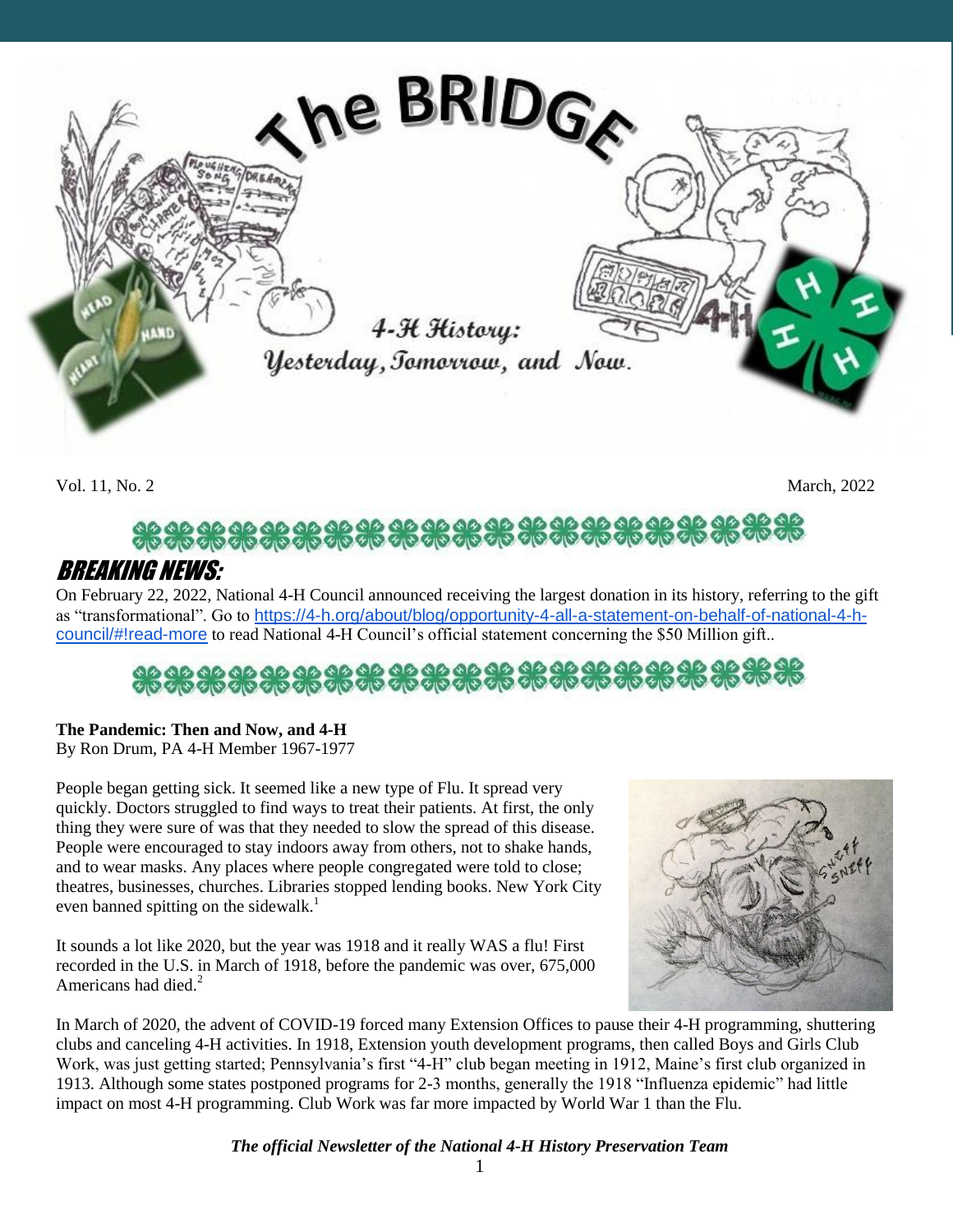Montana saw a Club enrollment high in 1918 of 11,703, due mostly to a patriotic fervor to support the soldiers. Montana's 4-H enrollment did drop in 1919, to 5,251, but this drop was not attributed to the Flu. As the war ended, the country experienced a period of "postwar relaxation", compounded in Montana by a drought that made agricultural success difficult.<sup>3</sup>

However, Montana In-school Clubs were impacted by the epidemic. According to one report,

The flu epidemic cut heavily on the bread and garment club work as the schools were closed down. Upon opening, the school work was so heavy in order to make up what was lost that many members had to give up the work. The number of working days was also cut short on account of this epidemic and many who had partially finished were unable to complete in time for county contests.<sup>3</sup>

Maine's experience was similar. In 1918, Maine saw active clubs in every county for the first time, reaching an enrollment high of 9,153 members, achieved largely because of counties hiring temporary Club Work Leaders and, once again, patriotic fervor. Like Montana, Maine also saw a substantial enrollment decrease in 1919 to 4,598. Again, this was not epidemic related, but was credited to the lessening of patriotic fervor when the war ended.<sup>4</sup>

Many states reported similar stories. Nationally, enrollment fell from the 1918 WW1 fervor-induced high of 518,154 to a 1919 "Relaxation" low of 323,340.<sup>5</sup> Oddly enough, in many ways, as far as programming went, things in 2020 were not much different! Yes, most 4-H programs came to an abrupt halt in 2020, for far longer than 2-3 months, but through the creativity of our Extension 4-H Educators across this country, 4-H continued on!

In our June, 2021 issue, we saw how Hennepin County, MN responded to the COVID-19 Pandemic. Below is a story about one of the ways Luzerne County, PA 4-H responded.

\_\_\_\_\_\_\_\_\_\_\_\_\_\_\_\_\_\_\_\_\_\_\_\_\_\_\_ <sup>1</sup> <https://www.history.com/topics/world-war-i/1918-flu-pandemic> accessed 2/3/2022.

<sup>2</sup> <https://www.cdc.gov/flu/pandemic-resources/1918-commemoration/1918-pandemic-history.htm> accessed 5/16/2020.

<sup>3</sup> Burlingame, Merrill G and Edward J Bell, Jr, The Montana Cooperative Extension Service: A History 1893-1974, pp 181-182

(Document is posted to the National 4-H History Preservation web site at:

[https://4-hhistorypreservation.com/eMedia/eBooks/4-H\\_Story\\_in\\_Montana.pdf\)](https://4hhistorypreservation.com/eMedia/eBooks/4-H_Story_in_Montana.pdf)

 $^4$  Day, Clarence Albert. Forty Years of Extension Work in Maine, 1910-1950. Unpublished. 1955. pp. 56 – 60.

 $<sup>5</sup>$  Reck, Franklin M., The 4-H Story, a history of 4-H Club Work (Chicago: National 4-H Service Committee, 1951), p 194.</sup>

(Document is posted to the National 4-H History Preservation web site at:

[https://4-hhistorypreservation.com/eMedia/eBooks/The\\_4-H\\_Story.pdf\)](https://4-hhistorypreservation.com/eMedia/eBooks/The_4-H_Story.pdf)



#### **LUZERNE COUNTY 4-H COUNTY ROUND-UP REVUE: Innovation During a "New Normal". How Luzerne County 4-H made the best better during COVID-19.**

By: Meghan Carroll, 4-H Educator- Luzerne County,

**PennState Extension** 

Prior to COVID-19 restrictions, Luzerne County 4-H members & volunteers had been meeting regularly to work on 4-H projects for the 4-H year which runs from October to September. To complete their 4-H year, Pennsylvania 4-H members must exhibit their projects in a competitive setting, in Luzerne County that's usually during the Luzerne County Fair held in September. With excitement building throughout the year, 4-H members looked forward to meeting with judges and displaying their projects at the fair. However, due to COVID-19 restrictions, Fair officials had to cancel the 2020 Fair.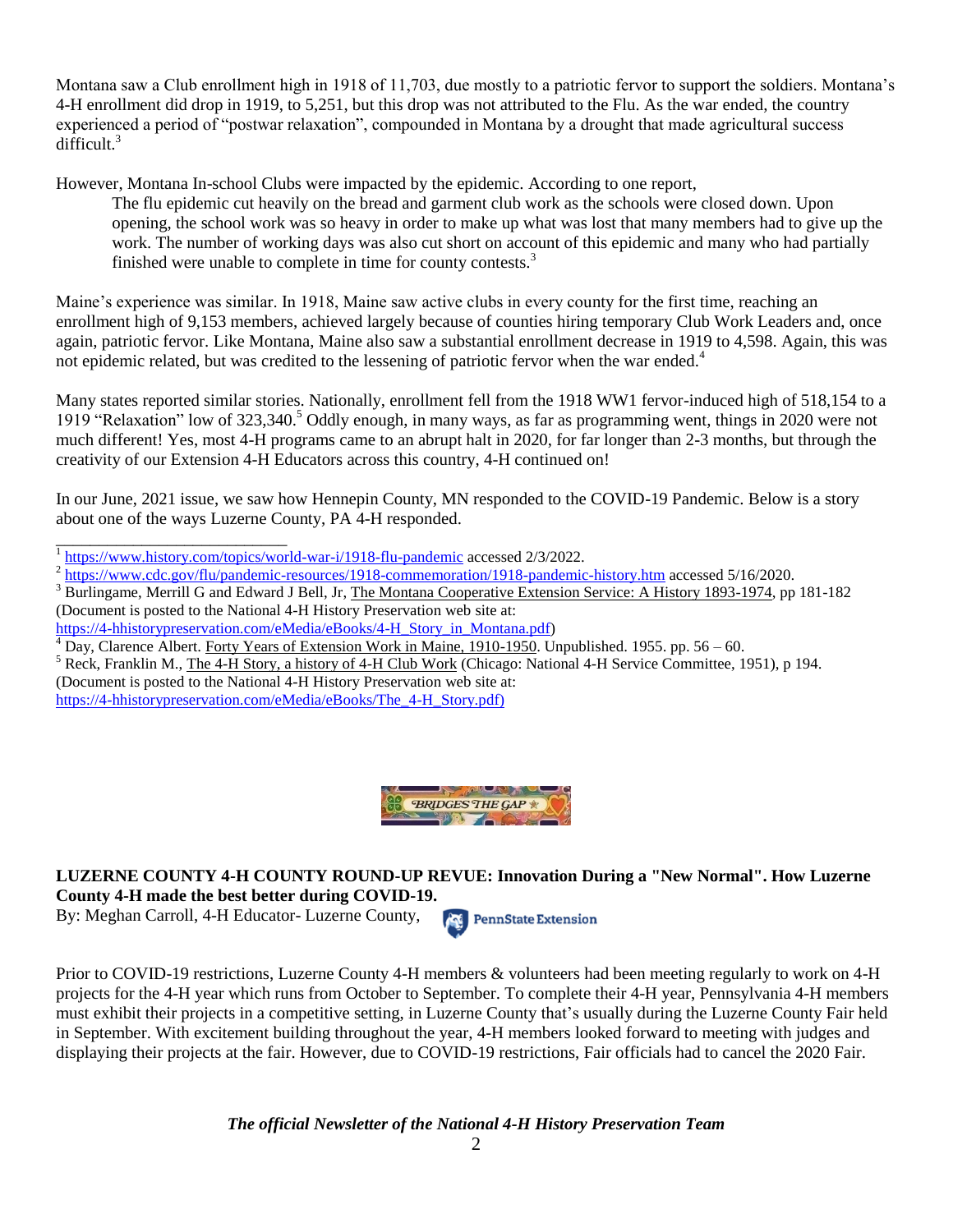Without the Fair, Luzerne County 4-H was forced to look for a new and innovative way for 4-H members to complete their 4-H year. The answer was to host a socially-distanced 4-H County Round-Up Revue. This fair-like, in-person event was held in the parking lot of St. James Lutheran Church in Wapwallopen, Pennsylvania. 4-H members were told to bring project displays and educational posters to be exhibited, and were encouraged to decorate the trunks of their vehicles with themes representing their 4-H project. Judges would visit their display and interview the 4- H'ers about their projects and accomplishments.

On the day of the event, 19 4-H members with their families, and five County Extension-cleared 4-H volunteers, drove into the parking lot. Each 4-H member was assigned a parking spot and



given 1-hour to decorate and set up their 4-H project display. Once set-up was complete, four judges (with face masks!) made their way around the parking lot to visit and interview each 4-H member about their projects. Projects ranged from chickens, cows, and horses to composting worms, science experiments, and even table setting! At the conclusion of the event, members were awarded with merit ribbons and certificates of completion to recognize all of their hard work, Awards were also given for best parking spot display & most fashionable face mask. With a combination of enthusiastic 4-H Members, positive attitudes from the parents & volunteers, and great weather, the day was full of 4-H fun!



Some 4-H Members felt uncomfortable attending in person. These 4-H Members were offered the opportunity to meet with a judge via Zoom to present and discuss their projects and accomplishments for the 2019/2020 4-H year. While meeting with the judge virtually, 4-H members were interviewed about their project and accomplishments while presenting an educational poster, just as if they had attended in person. Sixteen 4-H'ers participated in the Round-up Revue virtually.

In addition to the County 4-H Round-up Revue (virtual and in-person) and a variety of other virtual 4-H

camps & events, Luzerne County 4-H also offered 4-H'ers virtual 4-H educational opportunities including:

- UNSTRESS YOURSELF WEBINARS මූල
- **ANIMAL GENETICS COURSE**
- **<sup><sup>88</sup>** HORSE CAMP</sup>

.

**<sup>86</sup>** TECHNOLOGY FREE 4-H PROJECT KITS

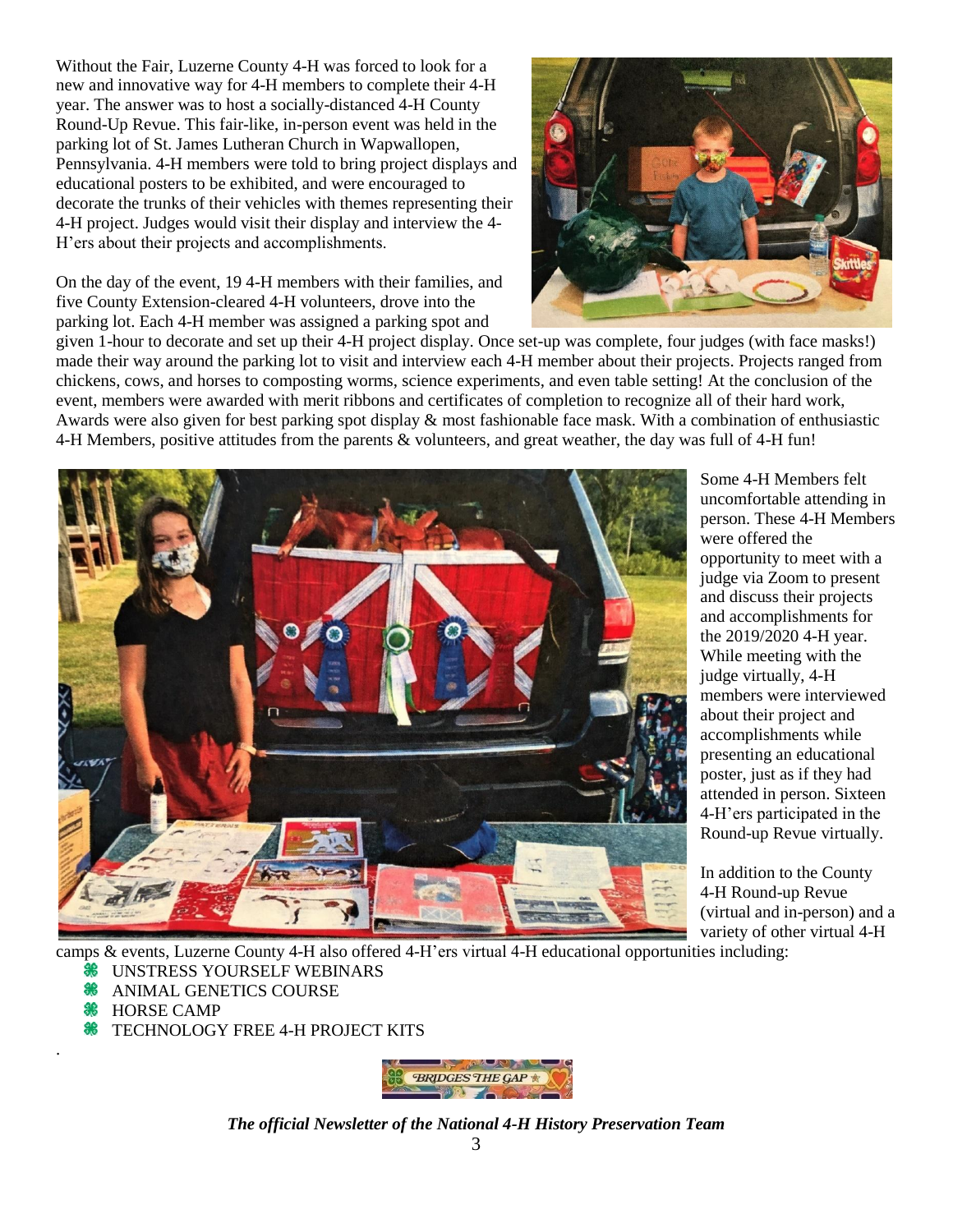## A Reader's Question:

**Kent Whitman of Keene, NH**, wants to know the date of the 1954 Spencer (MA) Fair.

I was 11 or 12 when I drove my oxen at the Spencer, MA 4-H Fair. I lived on a Farm in North Brookfield, MA and we all participated in 4-H club activities showing our animals. I want to know the date of the 4-H Fair in Spencer, MA in 1954 when this photo was taken. Hoping you can help me with that. I think the photo was taken by a Worcester (MA) Telegram and Gazette reporter.

We all went to the fair every year. One time when I was about 5-yearsold my family and other participants were all enjoying some ho-down country stomping music by a big campfire. Me and some other young kids were raising hell chasing each other in the nearby wooded area. It was dark, probably 10 or 11 PM. I happened to stumble and fall into a nest of rotten geese eggs. Boy, did I stink. My parents took all my clothes off except my underwear for the car ride home.

Can you answer Kent's question?

What do YOU want to know?

Send answers and questions to: [Editor@4-HHistory.com](mailto:Editor@4-HHistory.com)





#### **A Peek at the Past**

One of the reasons 4-H is so successful at meeting the youth development needs of young people is that it reaches out to young people where they live. It does not matter who the child is, their race, creed, economic status, or religious belief; nor any other aspect of life except for two things: their age and need for the essential elements in their lives. As a mirror of the larger society in which 4-H exists, it has not always been implemented with perfection but the attempts were made.

The following article tells the story of a successful Native American 4-H program. It appeared on page 19 of the May, 1960 issue of National 4-H News. You can find it, and similar stories of outreach to Native American populations posted on the National 4-H History Preservation Team's website at: [https://4-hhistorypreservation.com/History/Native\\_Americans/](https://4-hhistorypreservation.com/History/Native_Americans/)

#### **In Any Language - They're Builders.**

Fort Hall 4-H Klatiwah Club is a name with a pleasant rhythm, but it's more than that; it's the name of a young Idaho club which got off to a fast start on service to its community. Saying "4-H Klatiwah Club" in the Shoshone Indian language is about the same as saying "4-H Builders Club" in English. This Klatiwah Club was organized in December 1959 on the Fort Hall Indian Reservation in Idaho.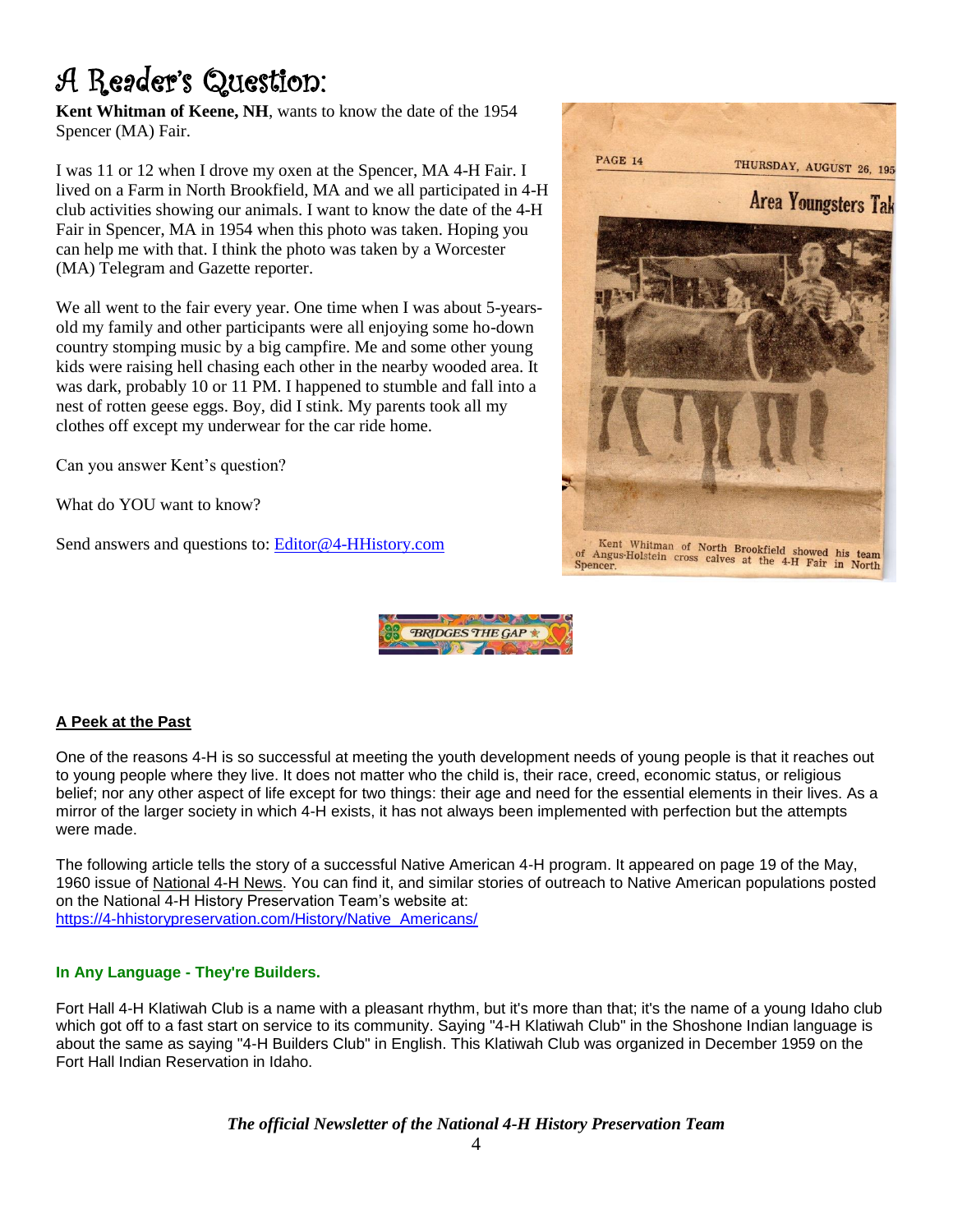Four older boys, Bernard Eschief, Gilbert Teton, Carl and Lewis Olney, were the first members of the club. By the time of its second meeting, the club had seven members, with the addition of Bernadine Eschief, Belma Truchot and Irene Olney.

Both of the projects that the group agreed on at once were for community service. First, they would see that some needy family had a good Christmas. Second, they would hold a party for students home from school for Christmas vacation.

The 4-H'ers collected food, packed a basket, and went as a group to deliver it. There were some gifts for the family, too.

The potluck dinner and party for students was held in the Fort Hall tribal building. Soft blue lights enhanced the decorations inside the building. Mixers such as the balloon dance, passing the orange and others were used. Thirty local and home-from-school students enjoyed the party, which concluded with social dancing.

In February, the Klatiwah Club was called on by the agricultural Extension service to take part in a television program, one of a weekly series. They were asked to demonstrate parliamentary procedure as a useful guide for other clubs. The demonstration planned by the Klatiwah club included the 4-H pledge, given in the Shoshone tongue.

There is talk now of a Fort Hall Fair, organized and operated by this club, which has some time to go before reaching its first anniversary. No matter how you spell it, these 4-H'ers intend to build a program for service to their community and to themselves.



# Caption Please!

This painting has been selected from our historic 4-H Calendar Art collection. Your job is to give the picture a caption! Make it funny. Make it pull at the heart-strings. Make US smile!

Send your caption no later than April 14, 2022 to: [Editor@4-HHistory.com.](mailto:Editor@4-HHistory.com)

Our EdBoard Team will review the suggested captions and select "the best" (in our humble opinion, of course). Look to see if YOUR caption appears in a future issue of The BRIDGE.

## *Tell Us Your 4-H History Story*

**We know you've made 4-H History! So, tell us about it! The world wants to know YOUR 4-H history!** 

**Send your articles to:** [Editor@4-HHistory.com](mailto:Editor@4-HHistory.com)

**Submissions longer than 500 words must include a 500-words or less summary. The in-depth articles will be posted to our web-site and linked to the summary that will appear in the newsletter.**